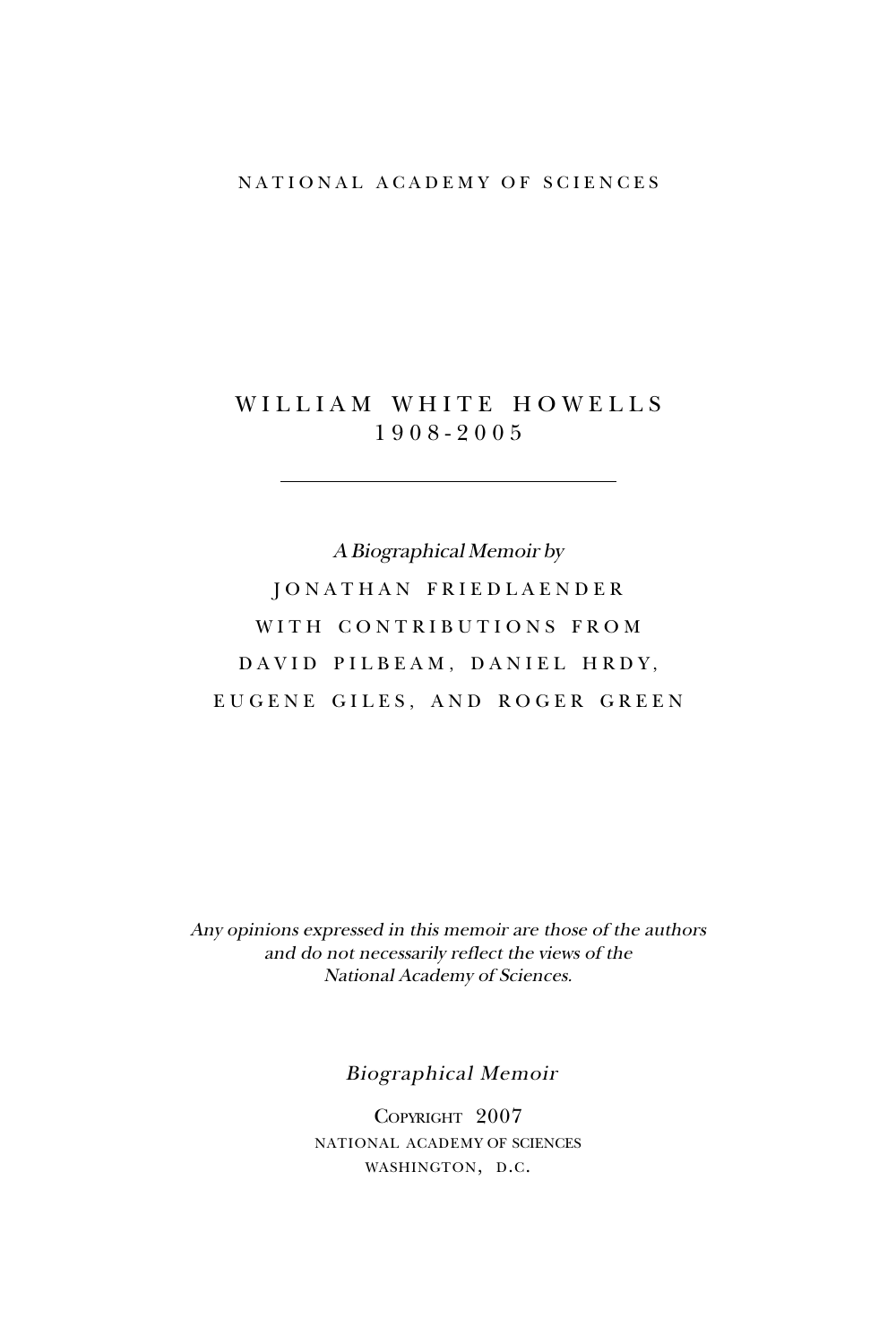

G.G. Hroles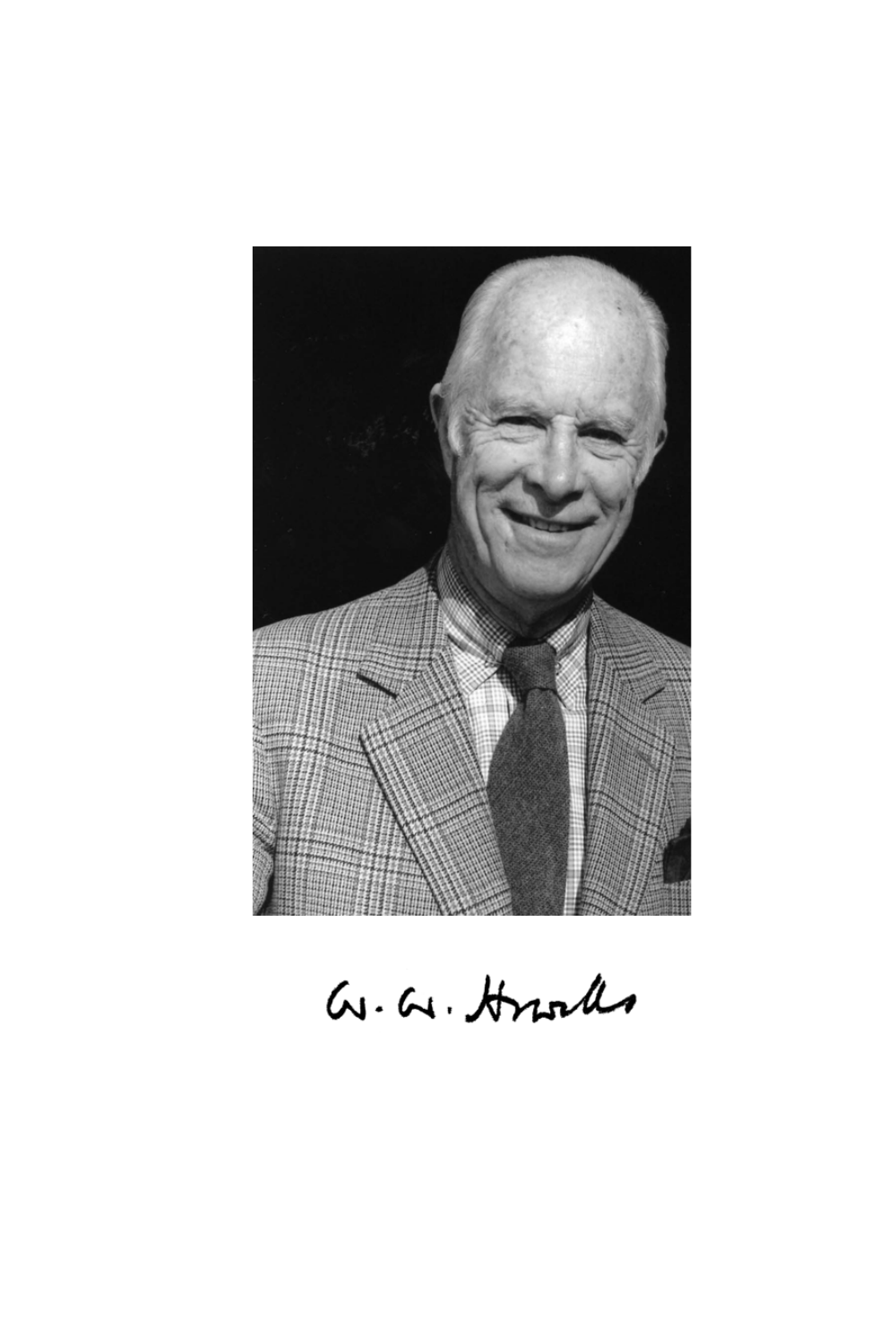# WILLIAM WHITE HOWELLS

*November 27, 1908–December 20, 2005*

# BY JONATHAN FRIEDLAENDER WITH CONTRIBUTIONS FROM DAVID PILBEAM, DANIEL HRDY, EUGENE GILES, AND ROGER GREEN

WILLIAM WHITE HOWELLS, ONE OF the most distinguished<br>American anthropologists of the second half of the<br>20th century and newbors the most chaming and classes 20th century, and perhaps the most charming and elegant, died in Kittery Point, Maine, on December 20, 2005, at age 97. He brought anthropology to a wide audience through his general books and played a major role in transforming physical anthropology into a population-based biological science. From this perspective he helped free physical anthropology from its earlier preoccupation with typological classifications of human races. His work was marked by sophistication in multivariate statistics, a great breadth of knowledge in all subfields of anthropology, and a lucid and direct literary style that engaged the reader in what appeared to be an informal conversation.

Bill (to his friends) was born November 27, 1908, in New York City. He came from a family of prominent intellectuals. His father, John Mead Howells, was a successful architect, and his paternal grandfather was William Dean Howells, the distinguished 19th-century American novelist and man of letters. A brief anecdote: As a young baby, Bill was taken by his mother to visit his grandfather, who was being visited by his close friend Samuel Clemens. On being told by Bill's mother, "You must see little Billy," Clemens is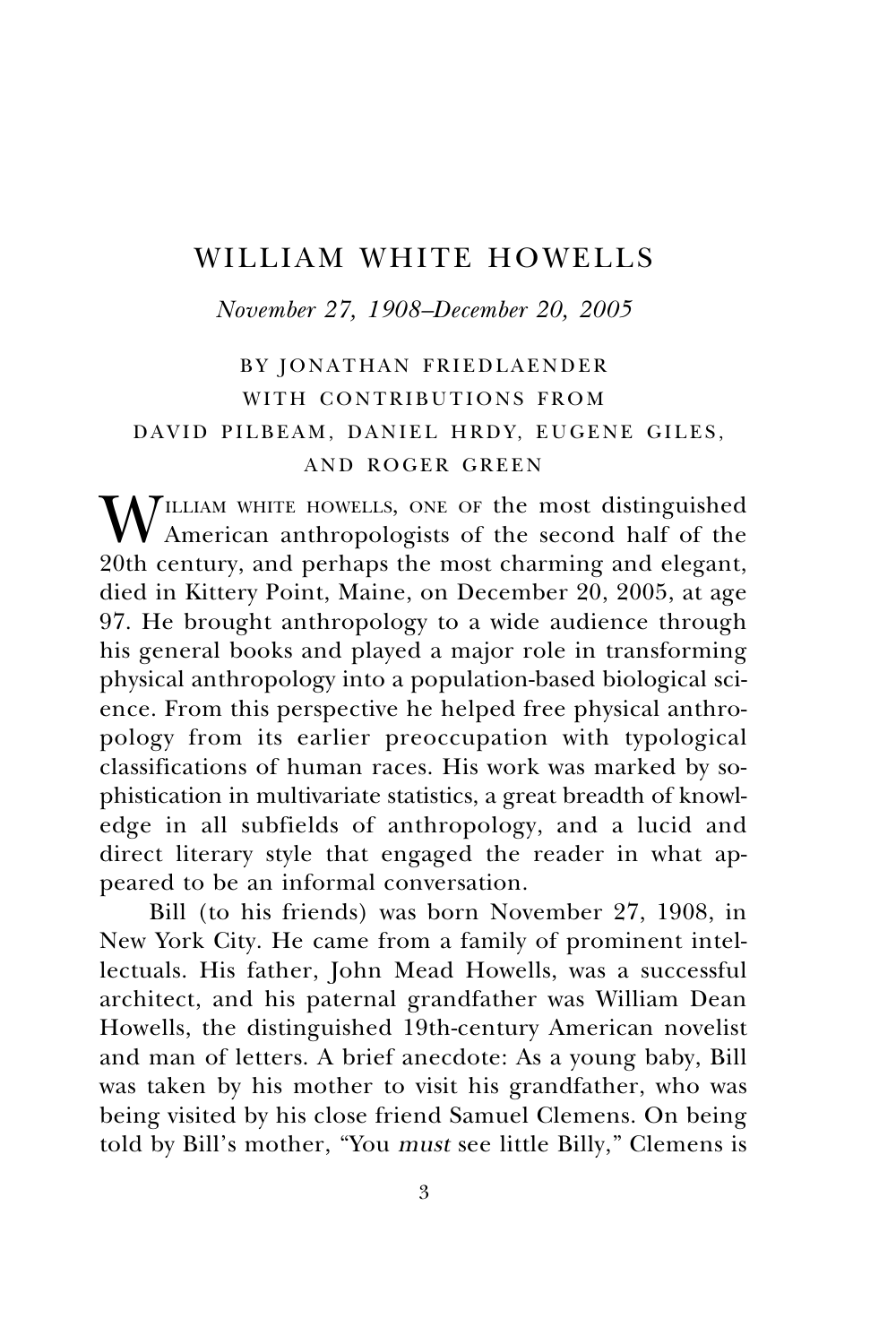said to have retorted, "Why must I?" This evidently was enough for Mrs. Howells; she had a distaste for Clemens forever after. In any case her son had what was once attributed to his grandfather, "the friendly eye," through which he saw life.

Bill's maternal grandfather, Horace White, was a journalist from an abolitionist background; he traveled with Lincoln during the Lincoln-Douglas debates and subsequently became an editor and co-owner first of the Chicago Tribune and later of the New York Post. Bill was very close to his aunt Amelia Elizabeth White, who after serving as a nurse in the First World War, moved in the 1920s to Santa Fe, where she became a passionate advocate for the Pueblo, promoting their public health and land rights and establishing a museum of Native American arts. She and her unique estate, El Delirio, were the center of a circle of writers, musicians, artists, and anthropologists and she became a major supporter of the School of American Research. At Bill's urging she left El Delirio and the museum (now the Indian Arts Center) to the School, rather than to him (for more on his aunt and their relationship, see Stark and Rayne, 1998).

As a boy, Bill was taken with cavemen and dinosaurs. He lived in New York and Kittery Point until going to boarding school first in Aiken, South Carolina, and then at St. Paul's School in Concord, New Hampshire. From there he entered Harvard, where he planned to major in English. However, after a look at the English Department's overly long recommended summer reading list, he decided to major in anthropology on something of a last minute impulse. He subsequently became enchanted with the appeal, both intellectual and esthetic, of anthropology's great breadth; he later wrote that he regretted the growing gulf between bio-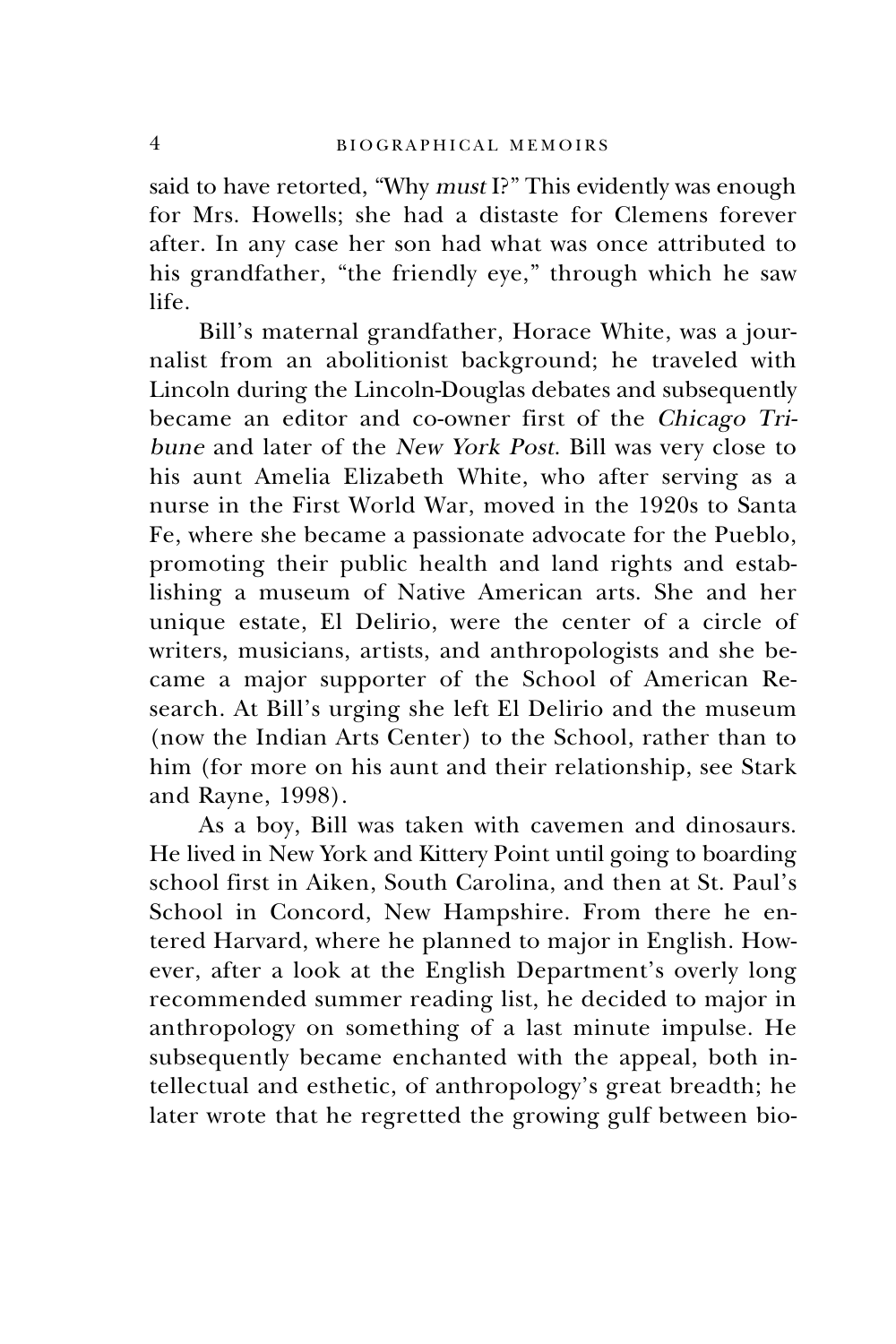logical and cultural anthropology in recent decades, "a depressing fact" as he put it (1992).

The Harvard Anthropology Department in the 1930s consisted of Roland B. Dixon, Alfred M. Tozzer, and Earnest A. Hooton, none of whom limited themselves to a particular subdiscipline; for example, Hooton, the physical anthropologist, taught a course in African anthropology. Howells relished his time at Harvard. In his memoir (1992) he remembered Alfred Tozzer's personality in words that fit Bill equally well. "It is easy and pleasant to remember his face in action and the sound of his voice—the things that live on in the memory of one more generation after you die, before they are gone forever."

Howells hurried to finish his undergraduate requirements in three years so that he could marry his sweetheart, Muriel Gurdon Seabury (her mother would not permit the marriage until he graduated). He continued on with graduate study and received his doctorate under Hooton's direction in 1934, at age 25.

If Howells gained intellectual breadth from his teachers at Harvard, he was not too awed by them to recognize their feet of clay. Dixon's book, The Racial History of Man (1923), was devastatingly critiqued by Franz Boas (the best mathematical mind in American anthropology at the time). Dixon came to refer to it as "my crime." It was a typological reconstruction of human history, based on three simple ratios of cranial, nose, and face measurements. Hooton's work suffered from a similar typological perspective. He tried to identify distinct elements of racial mixing within skeletal populations, diagnostic traits within series of head shapes of criminals, and reified types in body composition. Hooton was pilloried by statisticians for his poor sense of sampling and for not understanding how to construct a statistical test of an hypothesis. While Howells's early work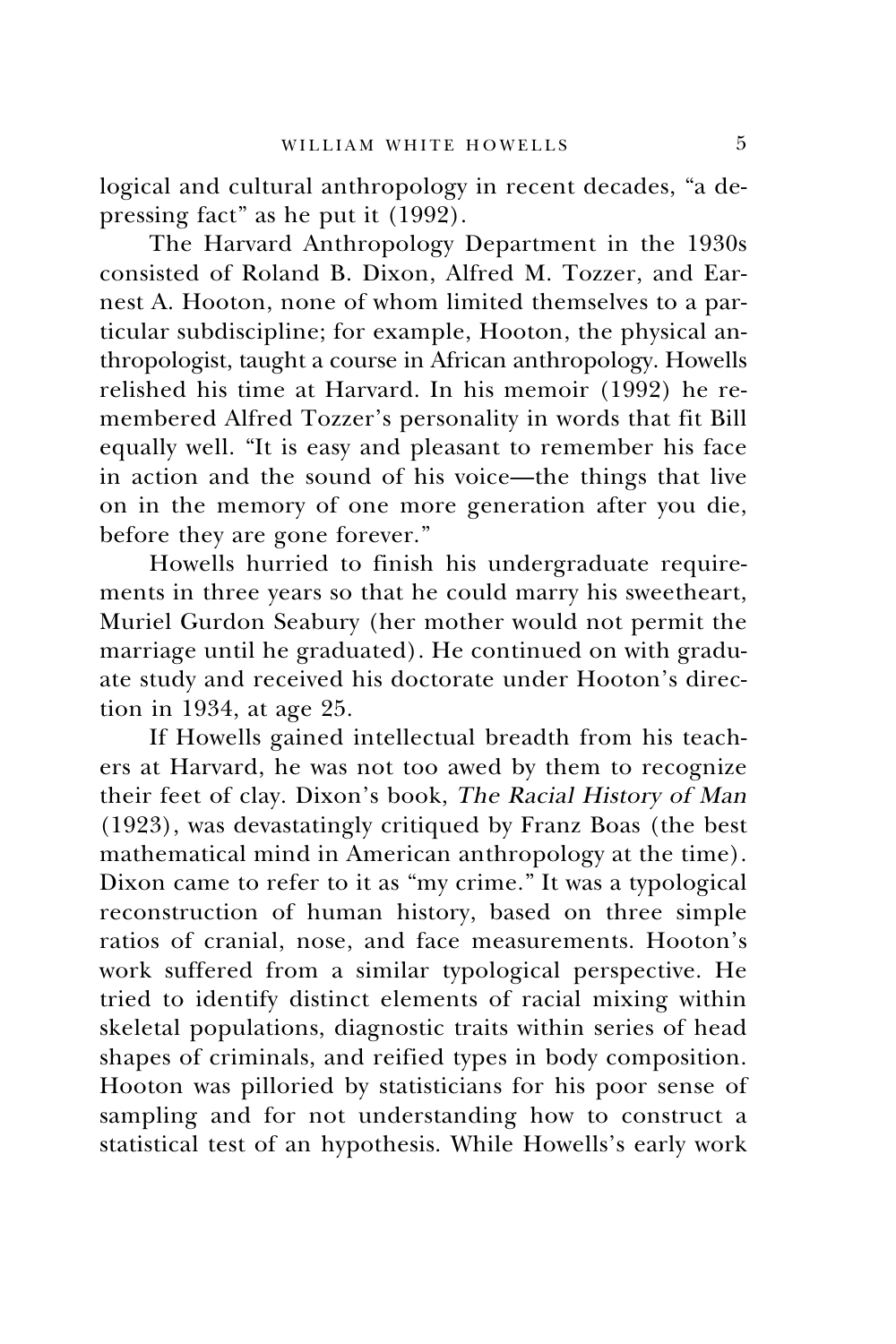in Irish and Melanesian crania followed Hooton's typological scheme, he realized early on that the variation in these cranial series was best described by a series of normal distributions. There were simply no discrete subsets or types to find. As he said in his typically self-effacing way, "I was dubious about dissecting populations in this way, having some sense of normal variation. I take no credit for this; it seemed to be a limitation that seemed to enforce itself" (1992). This sense of normal population variation came to be the core of his perspective on human biology in subsequent years.

He took up his first post (as volunteer assistant) at the American Museum of Natural History back in New York, with fellow Hooton product Harry Shapiro. As Shapiro wrote:

 It became quickly evident to me that Bill had a sharp critical sense that got to the core of a particular problem. . . In his quiet way, he could be very firm in his convictions and not easily shifted. But this determination never led to acrimony. Often, he could turn a discussion that threatened to become a bit tense into quieter channels by his delightful humor" (Shapiro, 1976).

Part of the museum's appeal for Howells was its immense collection of 12,000 crania and particularly the recently acquired Von Luschan collection from Melanesia. Howells was looking for a large cranial sample that would provide statistical reliability and at the same time represent a single locale or population. The Tolai sample from East New Britain fulfilled his requirements and became the subject of his first population study. It was also during this period that he met and collaborated with Harold Hotelling (Howells and Hotelling, 1936), a brilliant young statistician who had just returned to New York from Great Britain, where he had studied with Ronald A. Fisher. While their paper still dealt with simple ratios for sex discrimination,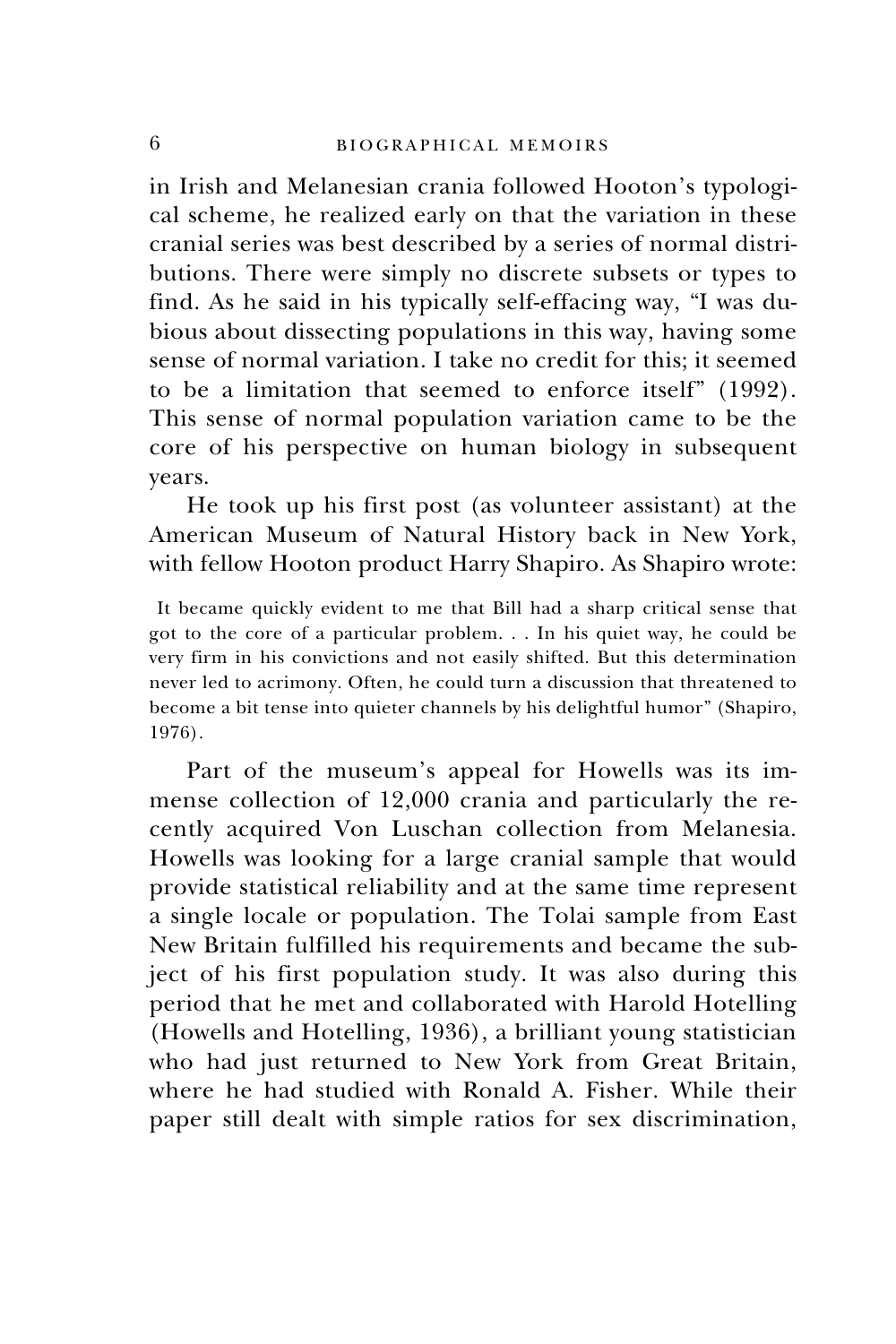Howells must have learned something of the potential power of multivariate statistics from Hotelling, who was to become particularly creative in the development of principal components analysis.

Before the Second World War, the American biological and social sciences generally and anthropology in particular were very much behind their British counterparts in quantitative methods. Between them, R. A. Fisher and Karl Pearson were revolutionizing evolutionary biology with their quantitative perspectives. In the process they developed many statistical approaches and techniques still at the heart of quantitative methodology. Pearson developed regression analysis, the correlation coefficient, and the chi square test. Fisher formulated the analysis of variance, discriminant function analysis, and the method of maximum likelihood, as well as a remarkable amount of population genetics theory.

Alone in his cohort of American anthropologists, Howells saw he had to master multivariate methods as well as proper statistical design. His keen critical sense made him realize the dead-end that American physical anthropology had reached in the 1930s. Mindless measuring had almost become an end in itself.

In 1937 Howells accepted a position as assistant professor at the University of Wisconsin at Madison, where (except for a period during World War II when he served in the Office of Naval Intelligence in Washington) he remained until 1954. This was a period of great maturation for Howells. During the years in Madison, he spent a considerable amount of time in the Statistics Department learning multivariate statistics. He told his children that it was a very hard task, but it simply had to be done to accomplish what he envisioned. The timing was propitious: High-speed computers became readily available around 1950, making the application of multivariate statistics to large datasets feasible for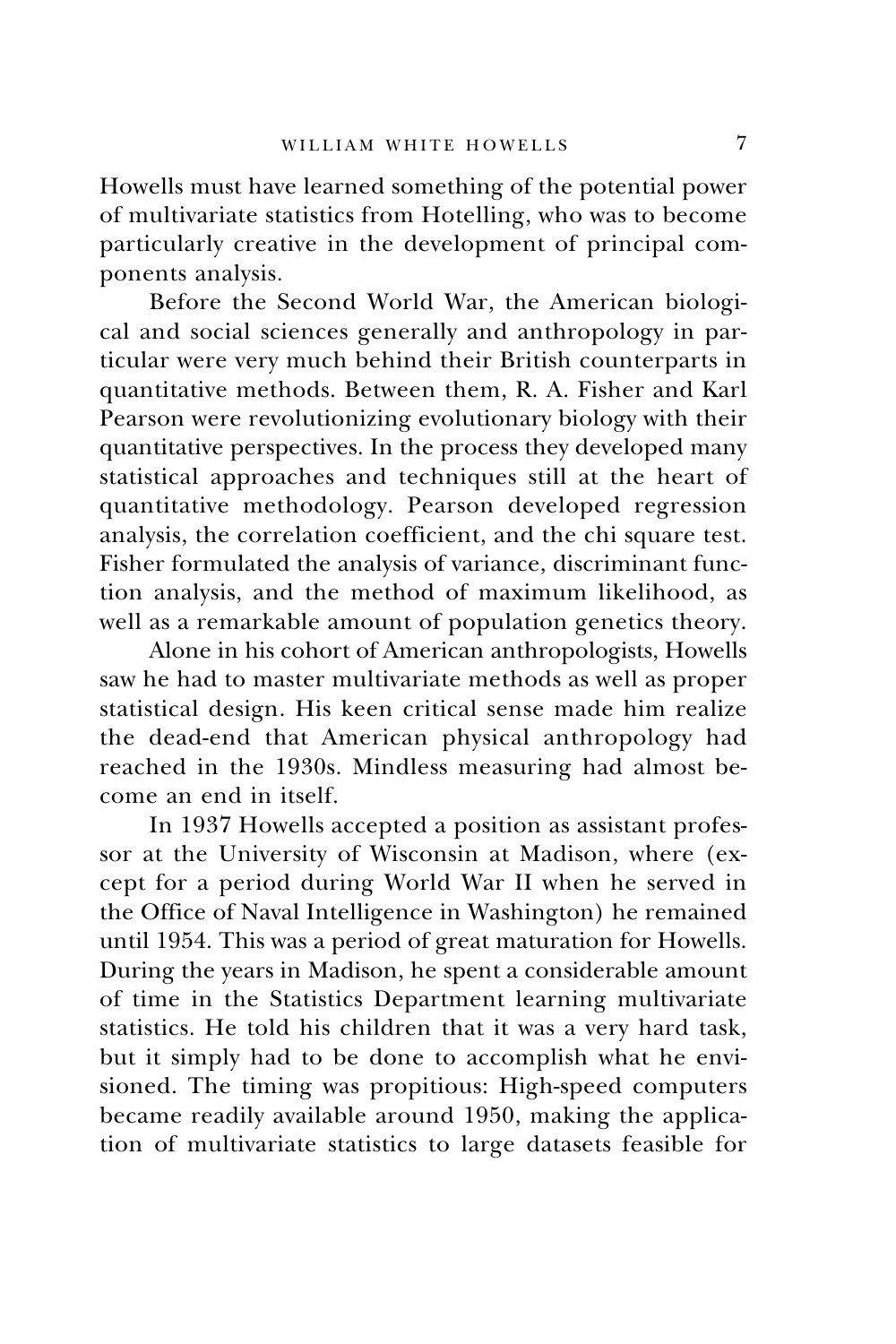the first time. Howells first successfully applied factor analysis to body composition in a series of papers around 1950. Those results contradicted William H. Sheldon's essentialist scheme of three separate components (ectomorphy, endomorphy, and mesomorphy) and showed that the primary variant of physique was simply size, with a secondary component of fatness.

Howells did not just develop his research skills at Madison. He was always a conscientious and thoughtful participant in university affairs. He was a key participant in the development of Wisconsin's Integrated Liberal Studies program, which was a pioneering attempt to bring the interdisciplinary approach to undergraduate teaching. As chair of the Department of Sociology and Anthropology, he was known for his civility and thoughtfulness. One archaeologist (Chester Chard), who had been hired while Howells was chair, was impressed that shortly after he was hired, the Howellses had a dinner for him and his wife, inviting their own friends outside the department, to broaden the newcomers' social circle.

It was while he was at Madison that Howells began to publish books for the general audience. He felt it was an obligation for scholars and scientists to communicate their findings to a broader public. The first of six such books, Mankind So Far (1944), was written at the urging of Hooton, who had been approached by a publisher to write his own book on human evolution. The publisher rejected Howells's first chapters, but after Hooton urged reconsideration, suddenly decided the chapters had been "remarkably improved" (they were unchanged). The book was published 10 years before the Piltdown hoax unraveled (while Hooton and others still championed Piltdown's importance), but after discussing it, Howells set Piltdown aside, since to him it seemed to fly in the face of so much other evidence. This was typical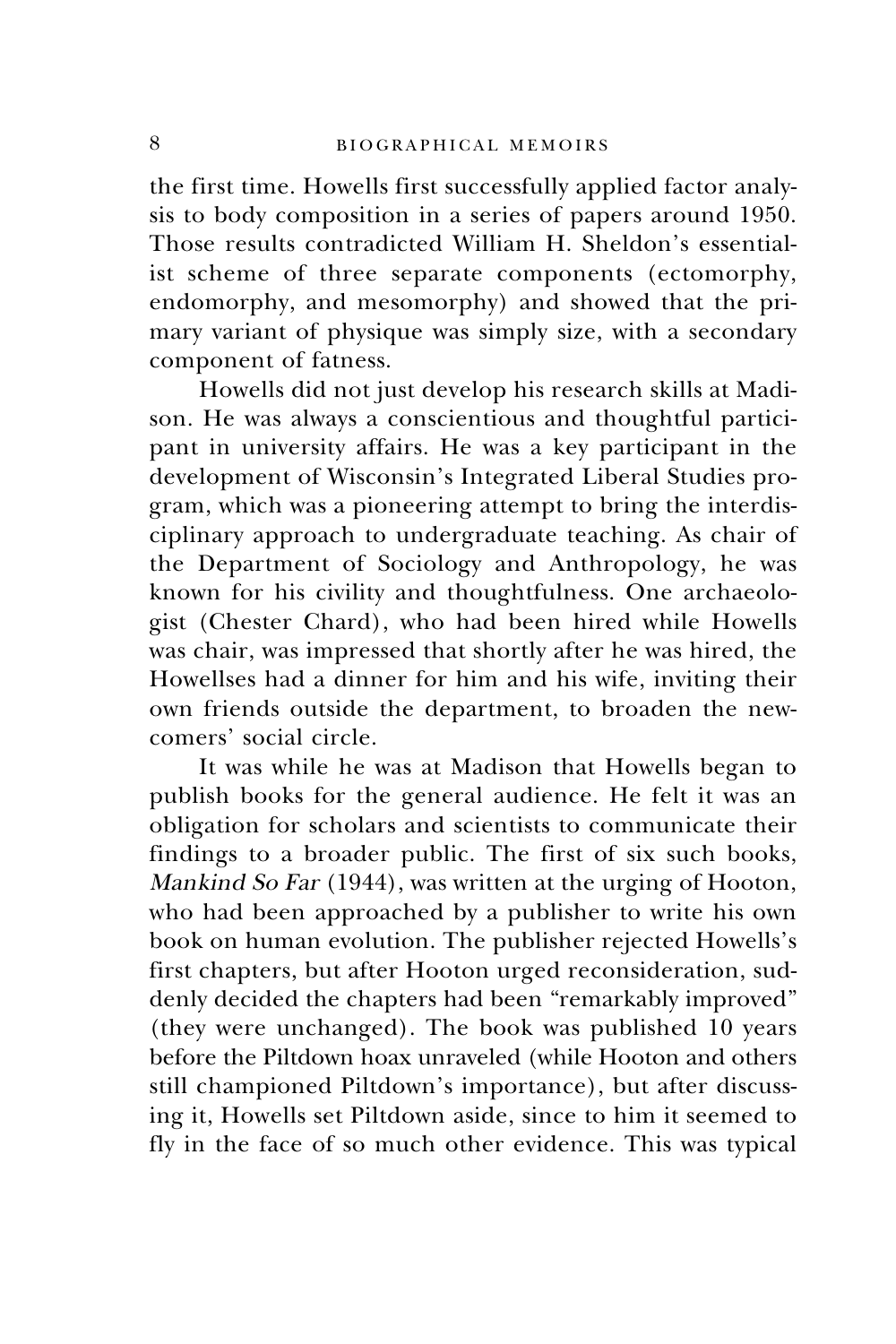of his quiet but firm belief in his own judgment. This success was followed by The Heathens (1948) on "primitive" religion, by Back of History (1954), Mankind in the Making (1959), The Pacific Islanders (1973,2), and finally Getting Here (1993). These books were all refreshing, slyly humorous, highly informative, and superbly informed. They contained few explicit theoretical arguments, but those that were there were memorable, such as the Candelabra, Hatrack, and Noah's Ark schools of human evolution. The books were adopted as texts in many introductory courses across the country and internationally, and they have been more widely translated than those of any other physical anthropologist. The last of his general books (1993) appeared in an updated form when he was 89.

By 1954 he had become established as a leader in the field because of his sophisticated research findings and wellreceived books (three by that time). He had been elected president of the American Anthropological Association in 1951, had served as editor of the American Journal of Physical Anthropology from 1949 to 1954, and was awarded a Viking Fund Medal in 1954. When Hooton died suddenly that year, Howells was picked to succeed him as professor at Harvard and curator at the Peabody Museum.

Howells was a member of the Harvard teaching faculty until 1973 and during this period he continued to publish and gain recognition. He was elected to the National Academy of Sciences in 1967 and received a Distinguished Service Award from the American Anthropological Association in 1978. Howells was elected to nine other scientific societies in the United States, Europe, and Africa.

It was during this period that many of us came to know him as graduate students. There was no identifiable Howells school of physical anthropology. His students went into many subdisciplines (see, for example, the variety of contributors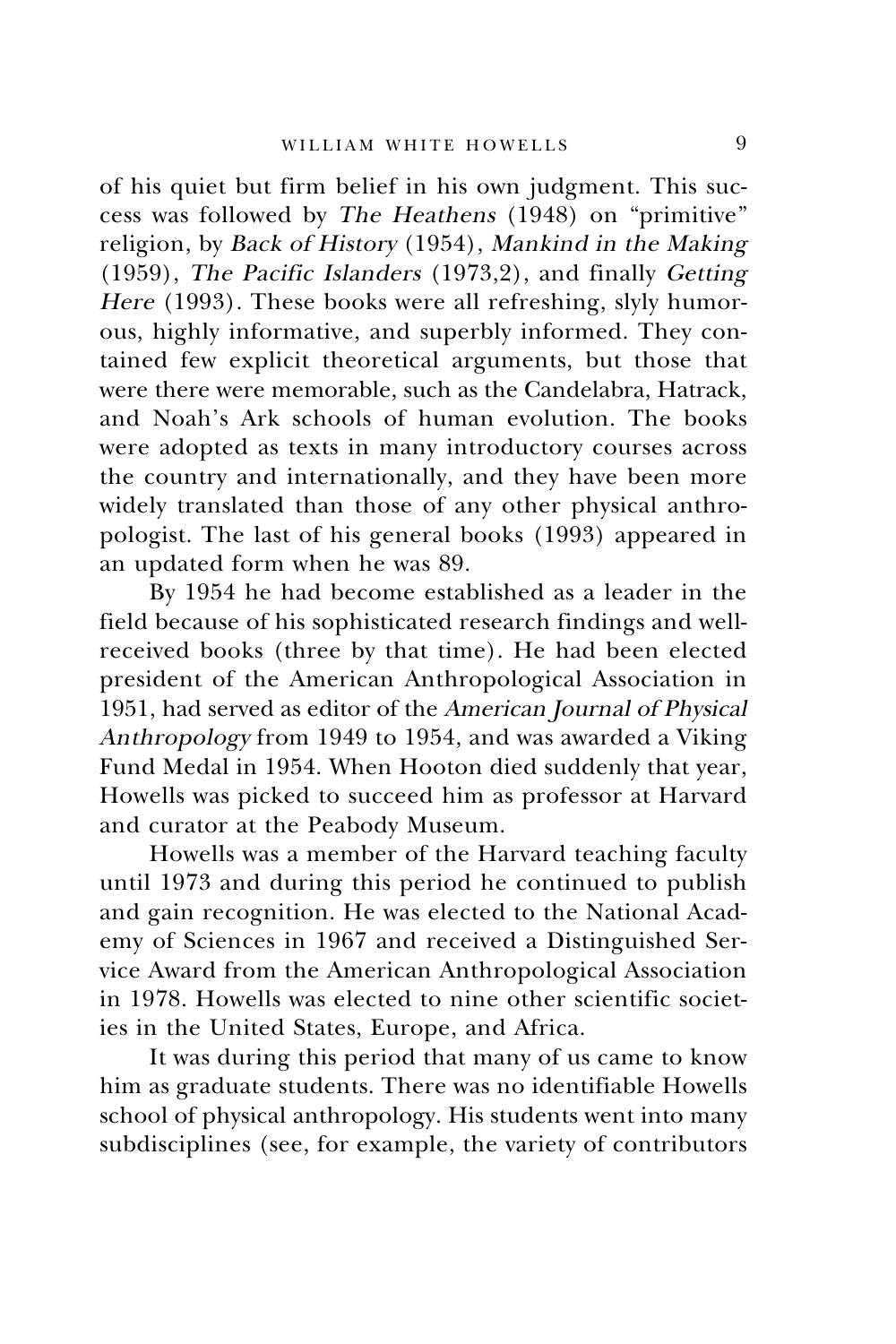to Giles and Friedlaender, 1976). He consciously did not steer students toward particular interests of his own but rather tried to ensure that they were broadly informed and had the proper tools to address their own research questions. Howells did, however, produce a number of students in craniometrics and in the human biology of the Pacific. He had an abiding research interest in that region: His doctoral thesis was on crania from Melanesia (1934); one of his general books was on the Pacific Islanders (1973,2); and he helped develop the Harvard Solomon Islands project (Friedlaender, 1987). Although he was always pleasant, polite, and affable, we regarded him with some awe. He was always Dr. Howells. He was fair and considerate and could gracefully tell students when they had done poorly. A typical remark accompanying a C-grade paper was, "You can do better than this—WWH." After hearing a halting oral translation of a German text for a language exam, he simply closed the book with a wan smile and told one of us (J.F.), "Why don't you just do some more practice and come back in a couple of months to give it another go?"

At Harvard, Howells was an extremely popular undergraduate lecturer. As his student Michael Crichton (1976, p. xxiii) wrote,

His style was disarming and he lectured quietly, in a relaxed, conversational manner, with occasional long pauses to look at his notes. The effect was one of complete spontaneity. . . He was a master of what Noel Coward once called "coming out of a different hole each time"—he played on the unexpected element in his lecturing. . . He kept his audience off balance, and they adored him. . . He was a gifted performer, and his imitations of primate gaits were justly famous. But those imitations, like those jokes and puns and anecdotes and newspaper stories sprinkled through his lectures, all made a certain point and were all the more appreciated.

In fact, Howells was an accomplished amateur actor and playwright. He was, with Harvard archaeologist Gor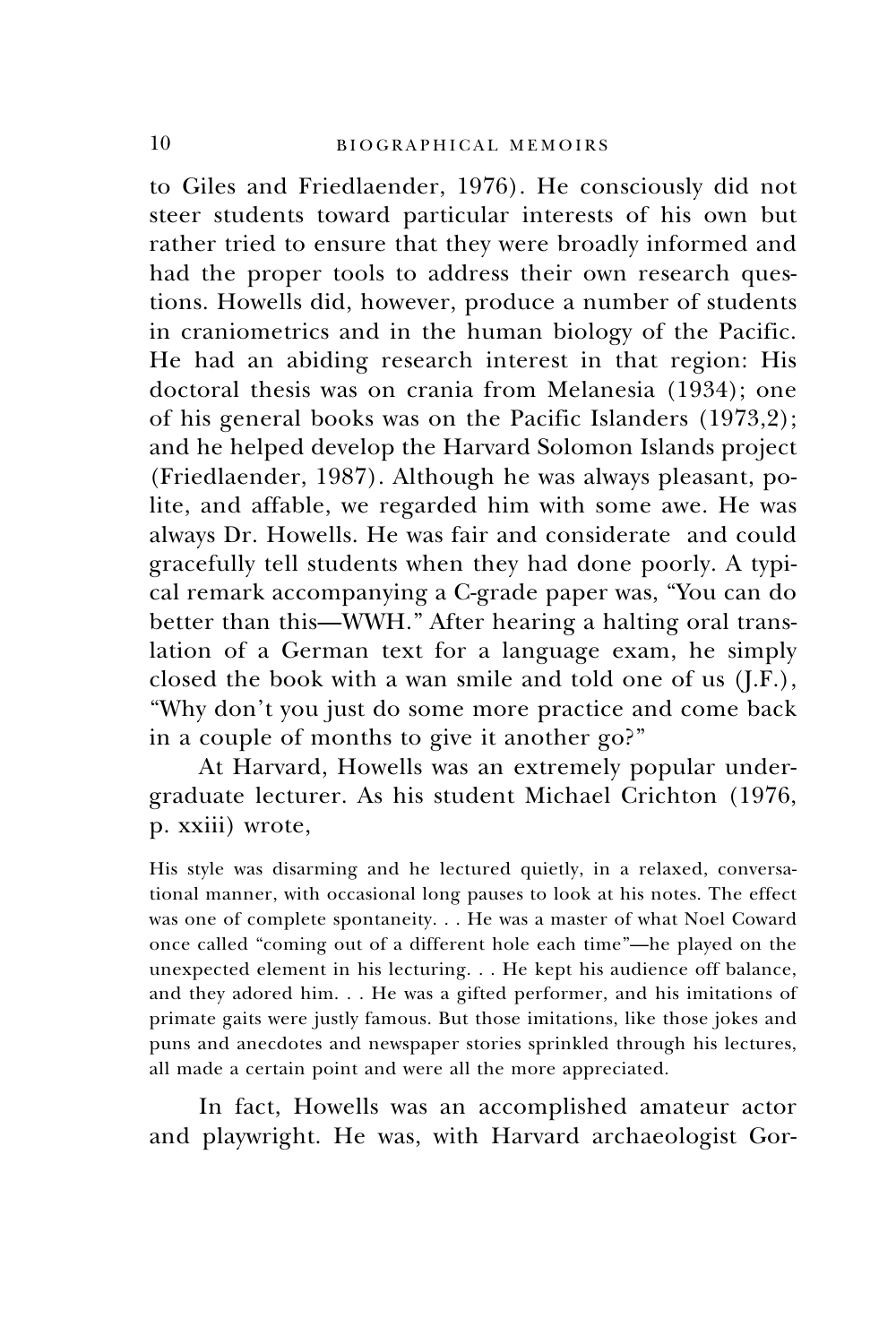don Willey, among the most active members of Boston's Tavern Club, where he wrote or coauthored 21 plays and directed or performed in at least 18 others, often as the female vocal lead in musicals (this was before women were admitted). Many of these won special prizes, called Bruins.

Although he never railed against typological thinking as his colleague Ernst Mayr so famously did, Bill was clearly a committed population biologist. While Frank Livingstone (1962) made the widely quoted remark, "There are no races, there are only clines," Howells wrote, more accurately, "There are no races, there are only populations" (1995). He did not explicitly teach theory, but simply set aside arguments that were not supported by convincing data, properly analyzed. His advanced courses included excellent and easily understood sections on the proper application of multivariate statistics to anthropological data. For Howells, the correct analysis of the accumulating data on human paleontology and contemporary variation would eventually allow the proper relationships to emerge. He avoided pontificating and was adept at the deflating quip. After a colleague made a particularly pompous prediction on the direction of the field in a department faculty meeting, he replied that he sincerely regretted he lacked such an Olympian perspective. He said of another (in private), "That man wouldn't know a Dryopithecus tooth pattern if it bit him." Howells deflected what he viewed as improper inquiries in the same way. When a graduate student breathlessly pressed him for details on comparative primate genital sizes and shapes, Bill deadpanned, "We only study the hard parts."

Besides his expertise in osteometrics, Howells was a stalwart fieldworker as well. He and Muriel took part in the Harvard-Peabody Museum Solomon Islands project in Malaita in 1968, and he was a member of the 1972 trip to Ulawa and Ontong Java aboard the Alpha Helix. Bill was one of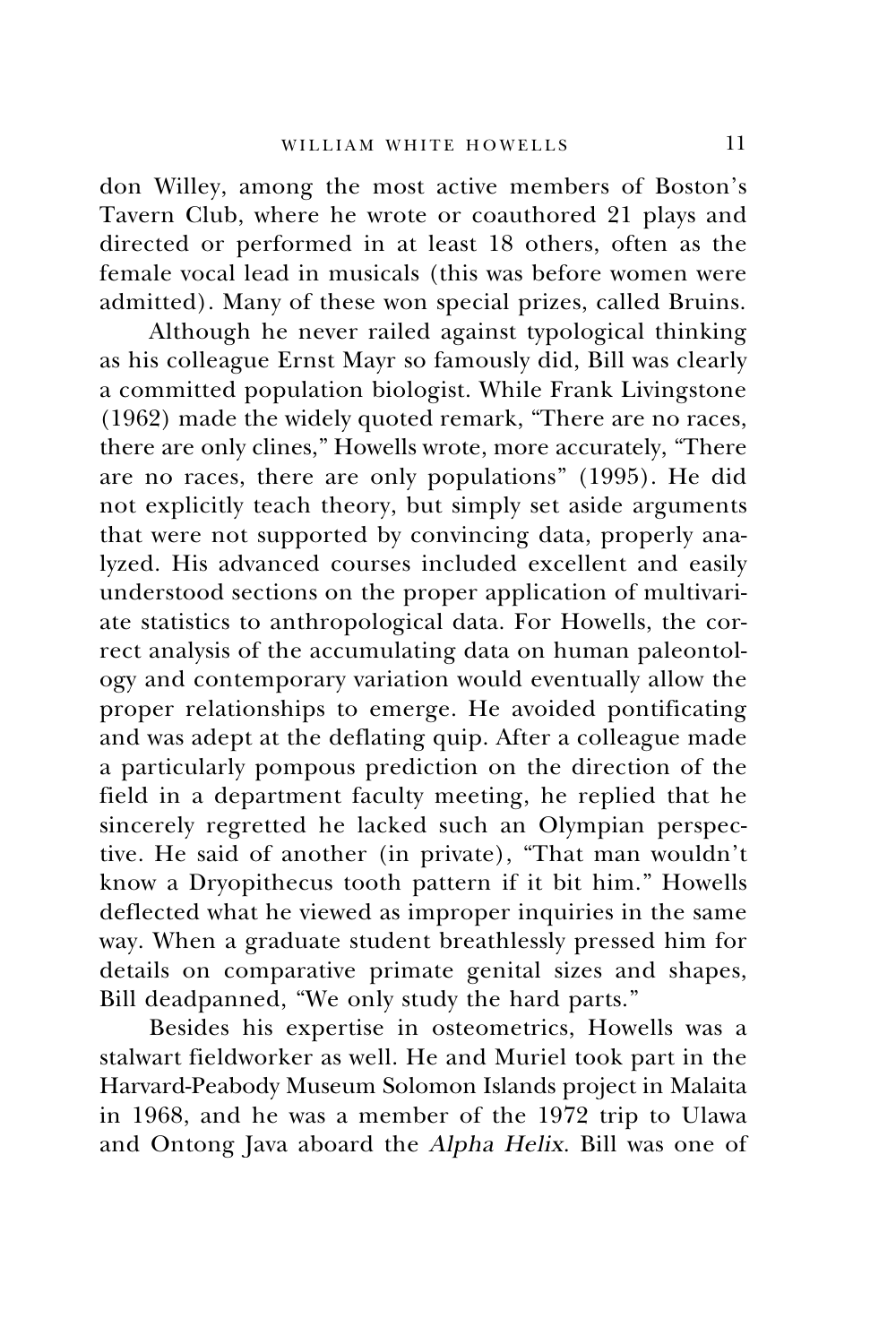the hardest workers on the project, often doing his painstaking cranial anthropometry long after everyone else had retired to their ration of a single bottle of warm Guinness stout. He had the ability to roll and turn over his tongue, and this gave him the opportunity to score this genetic trait on subjects during their examinations. The sight of the distinguished Harvard professor making bizarre movements with his tongue and coaxing perplexed villagers to imitate him was truly wonderful, and he reveled in the interaction. The local "big men," finely attuned to social hierarchies, would often approach Bill as the expedition's "big man," though he was not in fact the leader. When Albert Damon became incapacitated with his final illness during the 1972 trip, Bill did step in to assume command.

Yet remarkably, his most productive research period came during his long and active retirement at the Peabody Museum beginning in 1973. Bill noted its special pleasures (1992): "The discipline of teaching obliges you to try to present important matters in well-rounded, balanced fashion, even as you make your own views known. A nice ideal, but now I can lean back, read without having to revise lecture notes, and tell myself (in private) just what I think of things."

Howells realized, with characteristic clarity, that physical anthropology was in essence a descriptive endeavor and could not then be transformed into an experimental science, as some were attempting. His premier research accomplishment was to provide a comprehensive populationbased description of human cranial variation. This meant an appropriate application of multivariate statistics to a large battery of measurements that he and his wife, Muriel, recorded, beginning in the late 1960s, on a well-defined and adequately sampled series of male and female crania. They initially took over 60 measurements on approximately 50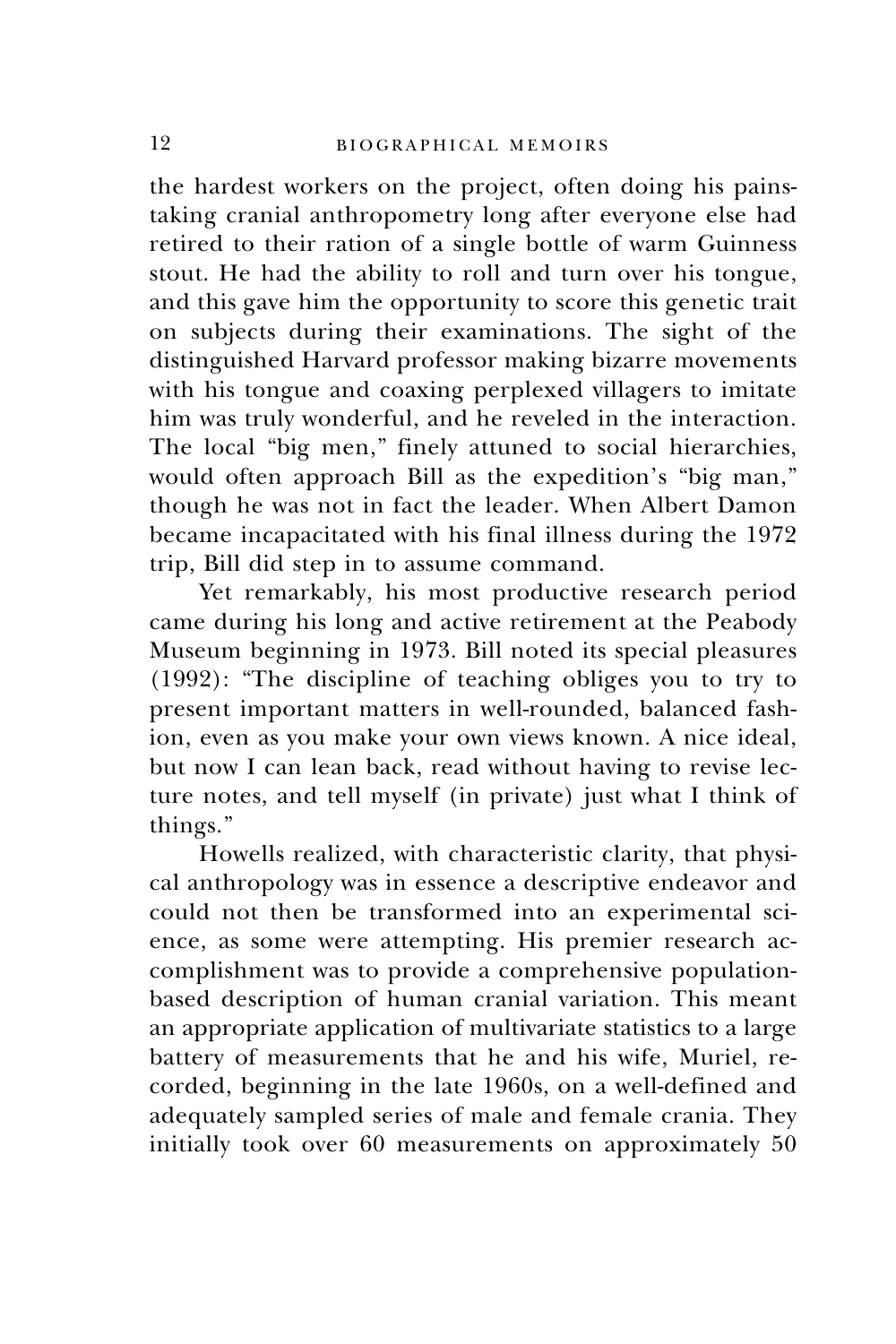males and 50 females from 18 different skeletal populations from across the globe. The results were published in a series of Peabody Museum monographs, beginning with his authoritative Cranial Variation in Man (1973,1), followed by two subsequent expansions (1989, 1995) when he was 87. These data were made available online, augmented by subsequent sets that the Howellses accumulated from other skeletal series. The final total came to over 2100 skulls from 28 basic populations, and approximately 170,000 individual measurements. This dataset continues to be used as the basic global reference for craniometrics today.

Although Howells would never say it directly, since he always avoided personal attacks, this series of monographs should properly be viewed as a systematic debunking of Carleton Coon's controversial hypothesis on race that had appeared in 1962 in The Races of Man and in a companion volume (1965). Coon's thesis, which created a furor in anthropology at the time, was that there were five clearly identifiable geographic subspecies or races of humans: Caucasoid, Congoid, Capoid (Khoisan), Mongoloid, and Australoid. Furthermore, according to Coon, these had become mutually distinct at the level of Homo erectus hundreds of thousands of years ago, and all had evolved roughly in parallel, semi-independently up to the present. Coon relied heavily on the earlier work of Franz Weidenreich, but he also used a large amount of descriptive data, and both metric and nonmetric cranial observations.

Howells showed that notions of distinct races had no basis in craniometrics, contrary to the long tradition in biological anthropology before his time. His major conclusions were that modern humans are remarkably uniform as a species; that while some geographic patterning is detectable among human groups, the variation within populations substantially outweighs any among-group distinctions;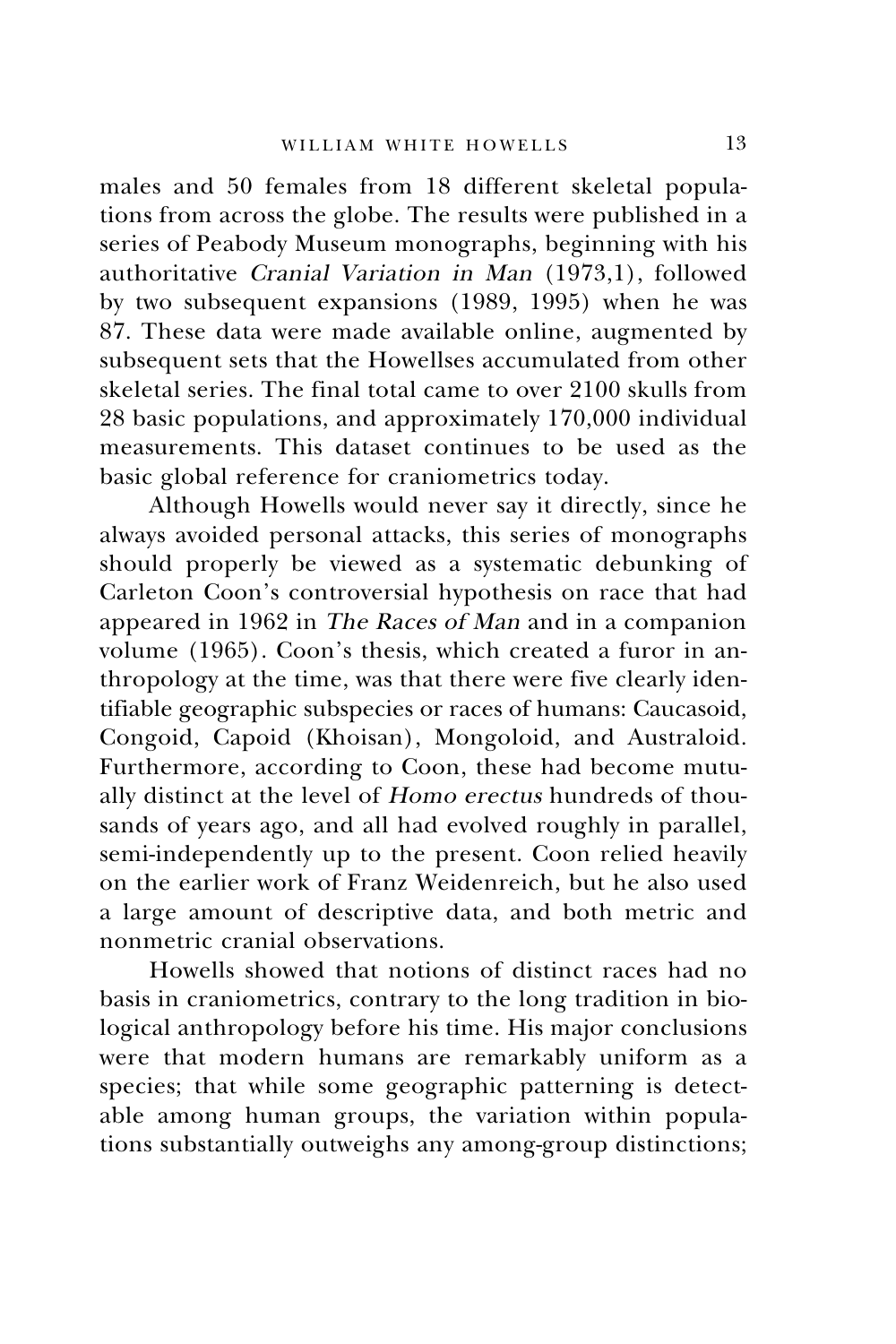that this human uniformity appears to be very recent in origin (skulls earlier than roughly 15,000 to 20,000 years old, especially the Neanderthals, are well outside the range of modern human variation and cannot be related to it metrically); and that contrary to accounts from mitochondrial and Y-chromosomal DNA, African populations show no signs of any ancestral or distinctive status. He was skeptical of the Regional Continuity school of modern human origins and more supportive of the Replacement school, as these approaches developed in the 1980s and 1990s.

In Howells's view any distillation of a particular morphological feature as a definitive marker of population affinity, disease, or ancestry was suspect. He delighted in exhibiting to students his own shovel-shaped incisors as examples of supposedly "discrete diagnostic" traits (for North Asians and Native Americans). These and other such "discrete" traits are distributed more broadly in natural populations than is generally realized, and they are determined by poorly understood hereditary and environmental factors. He consequently distrusted Weidenreich's attempts (as well as those of his Regional Continuity followers) to trace the ancestry of particular modern human populations back to certain prehistoric fossils through a selection of such shared morphological characters. Instead he relied on size and shape relationships to establish population ties.

In his retirement he received even more honors. In addition to the Distinguished Service Award given by the American Anthropological Association in 1978, he received the Charles Darwin Lifetime Achievement Award of the American Association of Physical Anthropologists at its inception in 1992. In 1993 the William W. Howells Book Prize for general books in physical anthropology was created in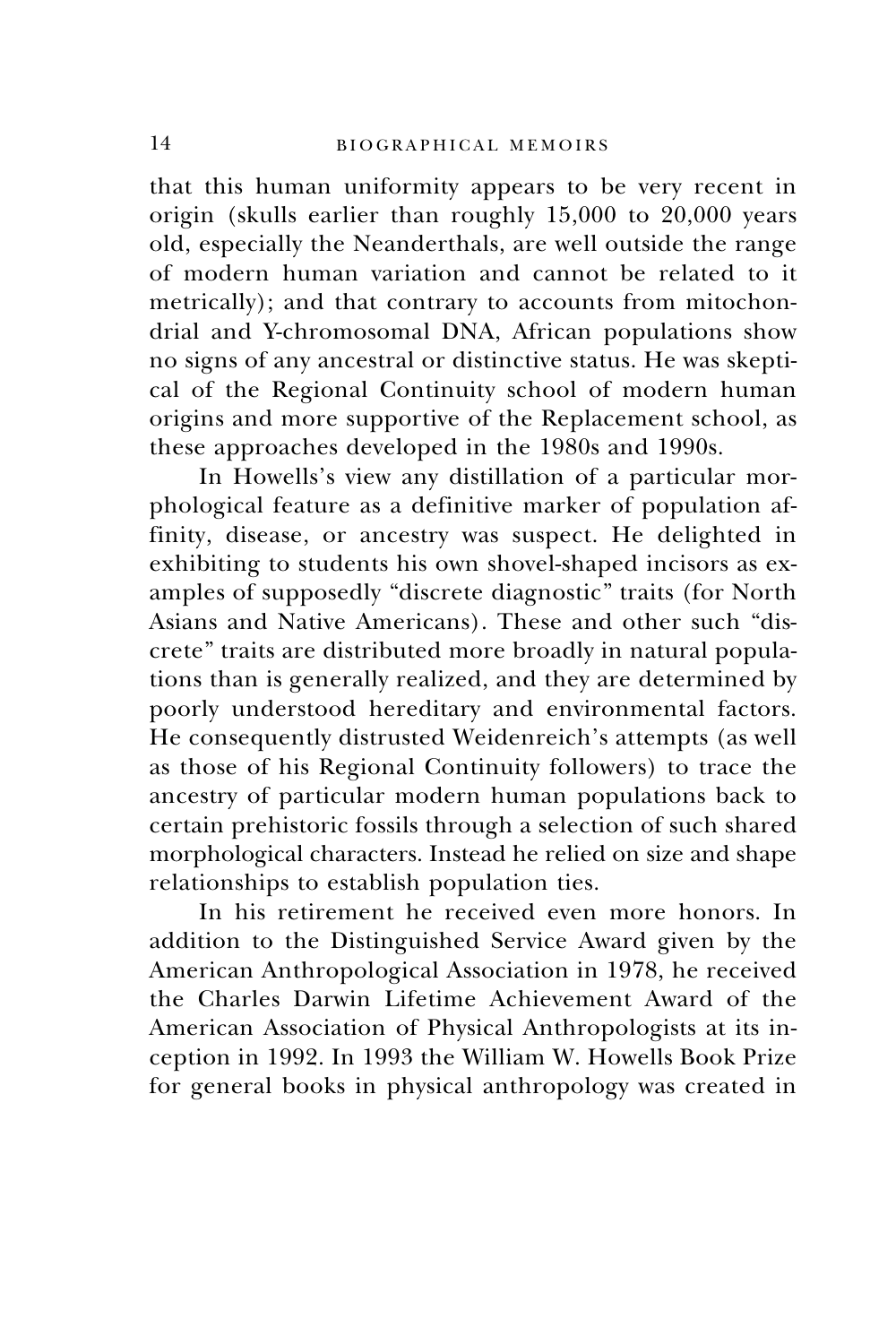his honor by the Biological Anthropology Section of the American Anthropological Association.

Almost until the end he was as mentally sharp and perceptive as ever. Barely two years ago Dan Lieberman and one of us (D.P.) visited him in Kittery Point to show him the unpublished reconstruction of the Sahelanthropus cranium, and Bill's comments showed that he was even then at the top of his game; he kept up with an eclectic literature practically until his death.

For his beloved Peabody Museum he and his wife endowed the Howells Directorship in 1998. In 2002 Muriel Howells died, after 73 years of marriage. A daughter, Gurdon Metz; a son, William Dean Howells; four grandchildren; and five great-grandchildren survive him.

He was truly a man of many excellent parts, and he will be long and fondly remembered.

#### **REFERENCES**

Coon, C. S. 1962. The Races of Man. New York: Alfred A. Knopf.

- Coon, C. S. 1965. The Living Races of Man. New York: Alfred A. Knopf.
- Crichton, M. 1976. The measure of a man: William White Howells. In The Measures of Man: Methodologies in Biological Anthropology, eds. E. Giles and J. S. Friedlaender, p. xxi-xxviii. Cambridge, Mass.: Peabody Museum Press.
- Dixon, R. B. 1923. The Racial History of Man. New York: Scribner's.
- Friedlaender, J. S., ed. (with the assistance of W. W. Howells and J. G. Rhoads). 1987. The Solomon Islands Project. A Long Term Study of Health, Human Biology, and Culture Change. Oxford: Oxford University Press.
- Giles, E., and J. S. Friedlaender, eds. 1976. The Measures of Man: Methodologies in Biological Anthropology. Cambridge, Mass.: Peabody Museum Press.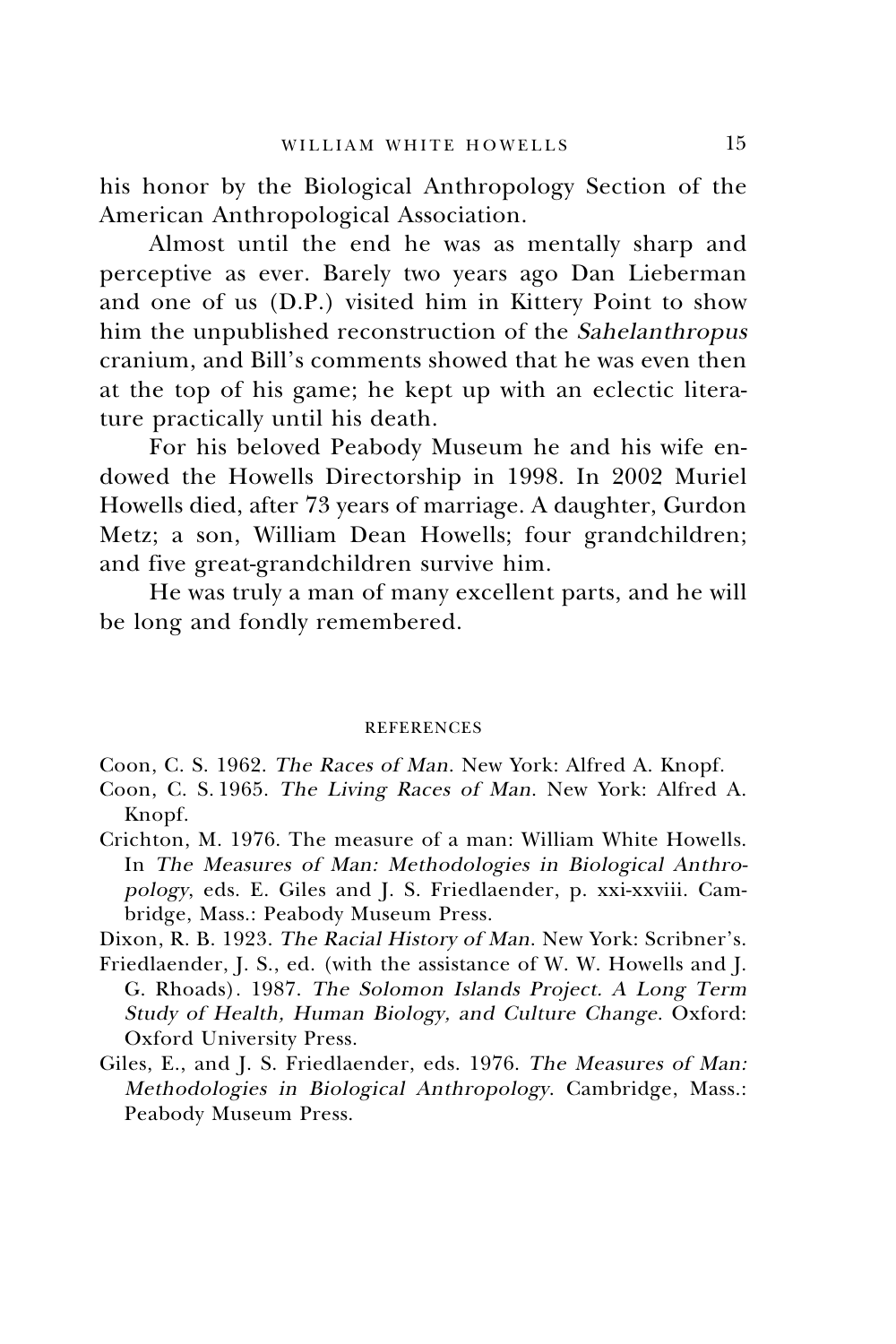- Howells W W, and H. Hotelling H. 1936. Measurements and correlations on pelves of Indians of the Southwest. American Journal of Physical Anthropology 21: 91-106.
- Livingstone, F. 1962. On the non-existence of human races. Curr. Anthropol. 3: 279-281.
- Shapiro, H. 1976. The measure of a man: William White Howells. In The Measures of Man: Methodologies in Biological Anthropology, eds. E. Giles and J. S. Friedlaender, p. xv-xvi. Cambridge, Mass.: Peabody Museum Press.
- Stark, G., and E. C. Rayne. 1998. El Delirio. The Santa Fe World of Elizabeth White. Santa Fe: School of American Research Press.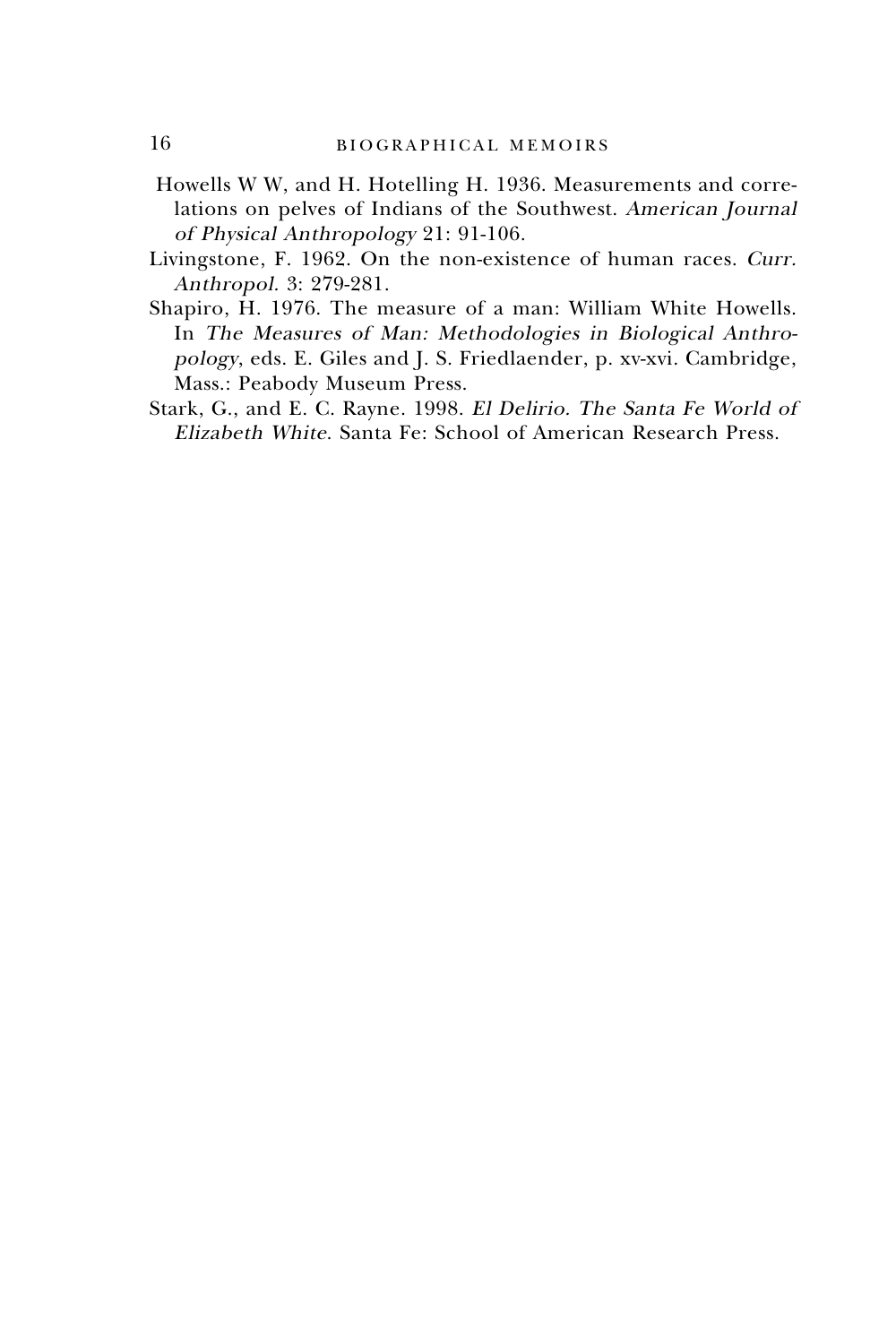### SELECTED BIBLIOGRAPHY

#### 1934

The Peopling of Melanesia as Indicated by Cranial Evidence from the Bismarck Archipelago. Ph.D. dissertation, Department of Anthropology, Harvard University.

#### 1944

Mankind So Far. Garden City, N.Y.: Doubleday.

#### 1948

The Heathens. Garden City, N.Y.: Doubleday.

#### 1950

Concluding remarks of the chairman. Origin and evolution of man. Cold Spring Harbor Symposia on Quantitative Biology XV:79-86. Cold Spring Harbor, N.Y.: The Biological Laboratory.

#### 1954

Back of History. Garden City, N.Y.: Doubleday.

#### 1959

Mankind in the Making. Garden City, N.Y.: Doubleday.

#### 1973

- [1] Cranial Variation in Man: A Study by Multivariate Analysis of Patterns of Difference among Recent Human Populations. Peabody Museum Papers, vol. 67. Cambridge, Mass.: Peabody Museum.
- [2] The Pacific Islanders. New York: Scribner's.
- [3] Evolution of the Genus Homo. Reading, Mass.: Addison-Wesley.

#### 1989

Skull Shapes and the Map: Craniometric Analyses of the Dispersion of Modern Homo. Peabody Museum Papers, vol. 79. Cambridge, Mass.: Peabody Museum.